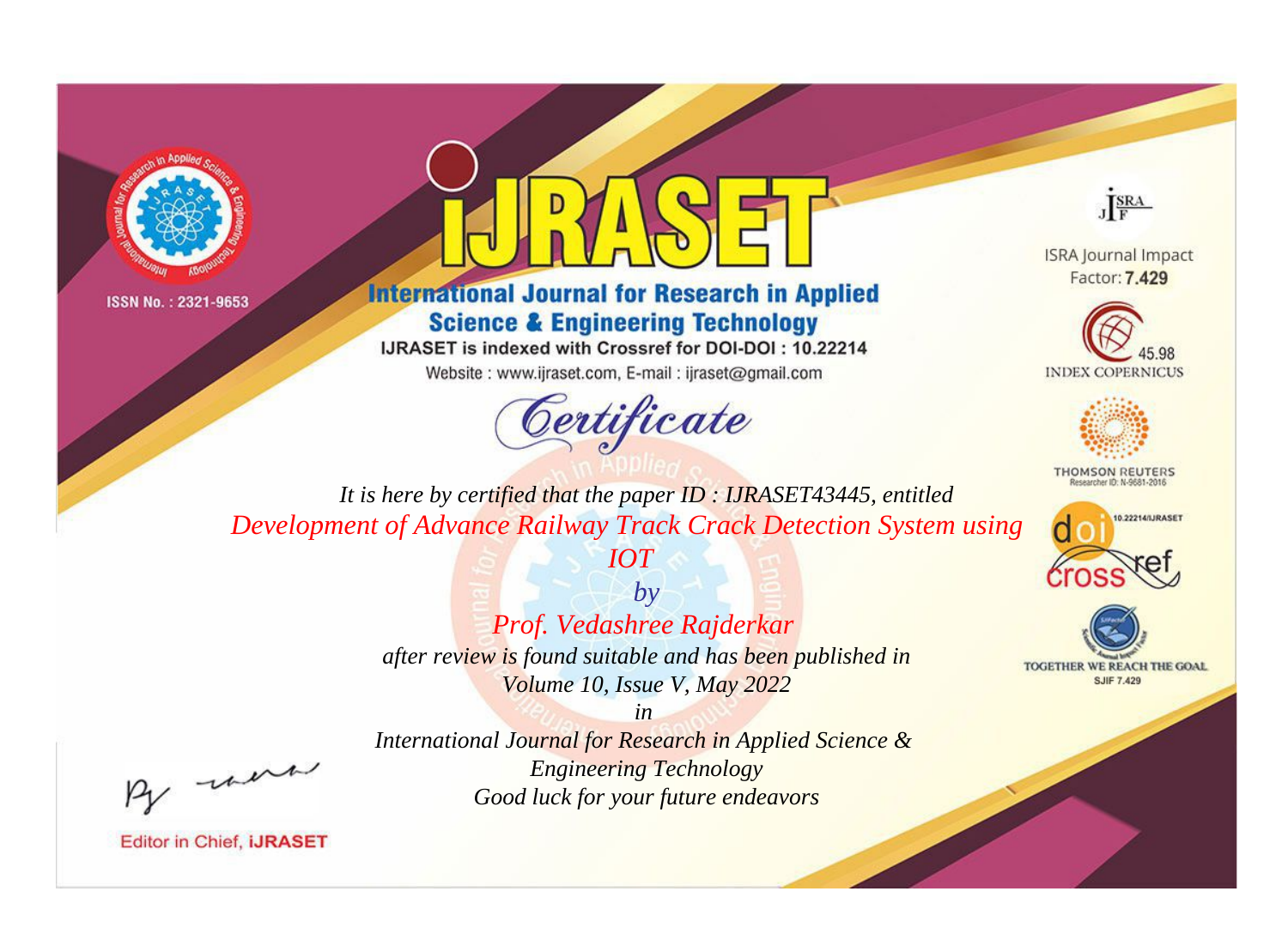



**International Journal for Research in Applied Science & Engineering Technology** 

IJRASET is indexed with Crossref for DOI-DOI: 10.22214

Website: www.ijraset.com, E-mail: ijraset@gmail.com



JERA

**ISRA Journal Impact** Factor: 7.429





**THOMSON REUTERS** 



TOGETHER WE REACH THE GOAL **SJIF 7.429** 

It is here by certified that the paper ID: IJRASET43445, entitled Development of Advance Railway Track Crack Detection System using

**IOT** 

 $b\nu$ **Prajwal Shende** after review is found suitable and has been published in Volume 10, Issue V, May 2022

 $in$ 

were

International Journal for Research in Applied Science & **Engineering Technology** Good luck for your future endeavors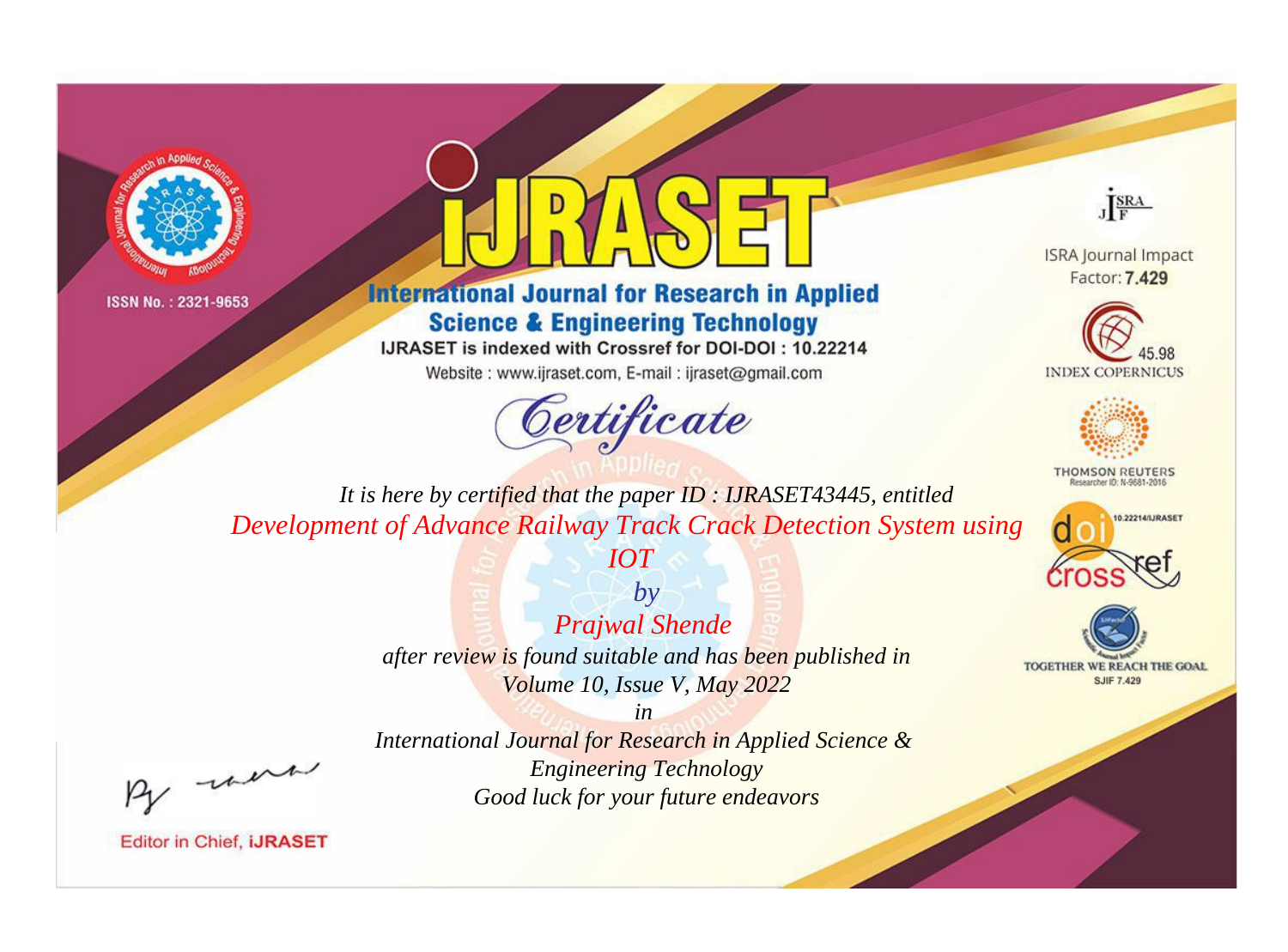



**International Journal for Research in Applied Science & Engineering Technology** 

IJRASET is indexed with Crossref for DOI-DOI: 10.22214

Website: www.ijraset.com, E-mail: ijraset@gmail.com



JERA

**ISRA Journal Impact** Factor: 7.429





**THOMSON REUTERS** 



TOGETHER WE REACH THE GOAL **SJIF 7.429** 

It is here by certified that the paper ID: IJRASET43445, entitled Development of Advance Railway Track Crack Detection System using

**IOT** 

 $b\nu$ **Pratik Ramteke** after review is found suitable and has been published in Volume 10, Issue V, May 2022

were

International Journal for Research in Applied Science & **Engineering Technology** Good luck for your future endeavors

 $in$